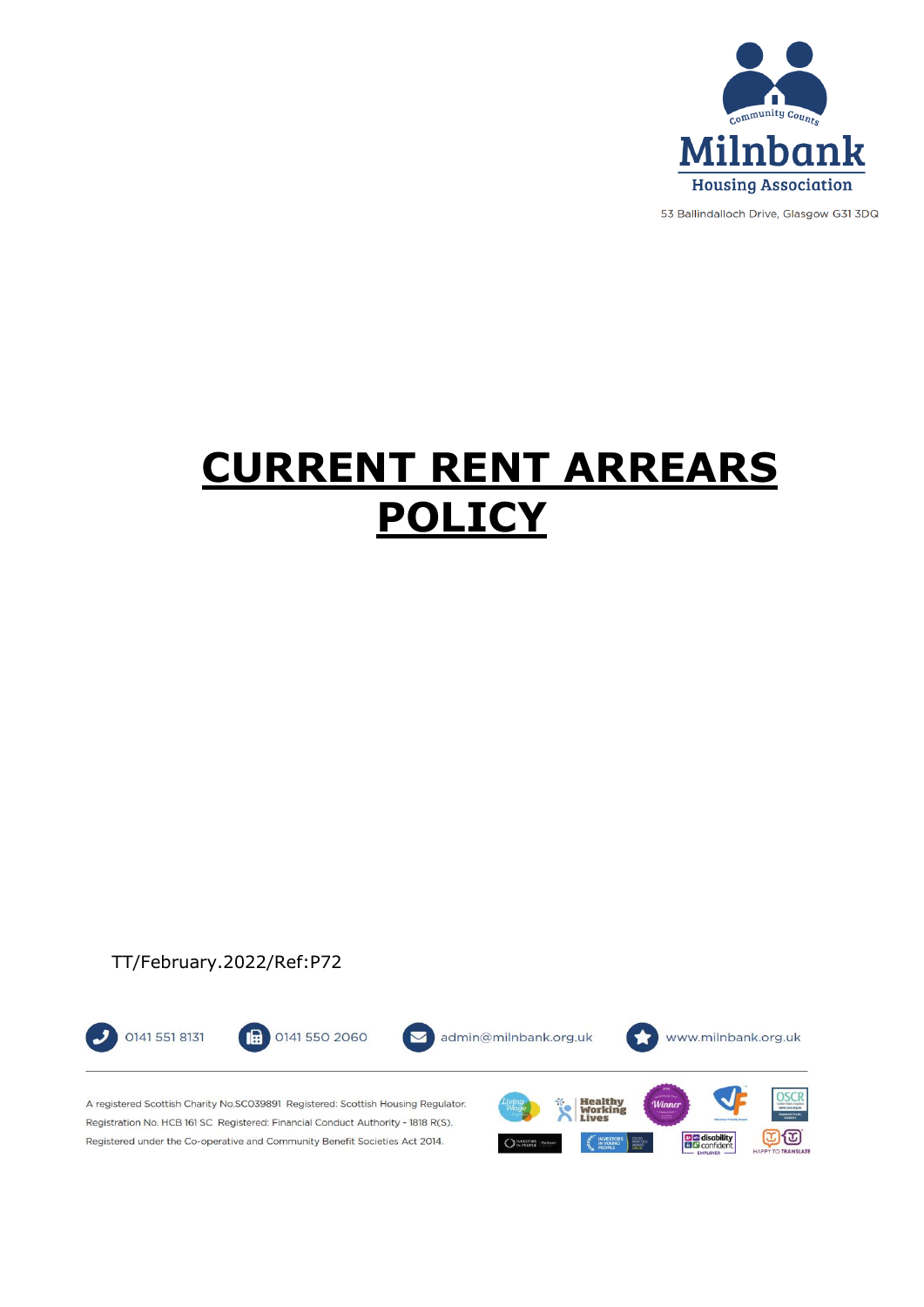# 1. **INTRODUCTION**

The Association relies on rental income to fund the day to day running of the organisation. Therefore, it is vital that we have clear and concise policies and procedures to prevent or reduce the impact of rent arrears levels on the Association's ability to deliver on key issues.

The Association does recognise that as a community based social landlord that, when pursuing debts, we must be aware of the factors that may have led to our tenants not paying their rent.

The Current Rent Arrears Policy will balance the sensitive needs of our tenants, with the requirement to deliver a quality service, and will be based on an ethos of understanding the cause of the problem, taking into account the tenants' individual circumstances and providing counselling and Welfare advice.

The policy will be supported by written detailed procedures to guide staff and the Management Committee through the arrears recovery process. The procedures will include reasonable timescales and will provide clear levels of responsibility at each stage of the process.

# 2. **LEGISLATIVE AND REGULATORY REQUIREMENTS**

The following legislation, references and sources are relevant to the development and delivery of this policy and any associated procedures:

- The Housing (Scotland) Act 2001
- The Data Protection Act 2018
- The Homelessness etc (Scotland) Act 2003
- The Bankruptcy and Diligence Etc (Scotland) Act 2007
- The Housing (Scotland) Act 2010
- Scottish Government Guidance on Pre-Action Requirements and Seeking Repossession of Social Housing
- Scottish Housing Regulator study How Social Landlords consult tenants about rent increases

# 3. **ARREARS PREVENTION**

In line with current best practice, it is important to prevent tenants falling into arrears, rather than pursuing large debts. To achieve this aim we will provide our tenants with an 'open door approach', which will mean providing support, information, assistance and publicity on all aspects of Universal Credit (UC), Housing Benefit (HB) and Rent payment.

# 3.1 **New Tenants**

All prospective new tenants will receive an interview prior to signing their tenancy agreement, which will include clear advice on how to apply for HB, UC and consequently the level of rent they are due to pay.

# 3.2 **Rent Payments**

The rent is due monthly in advance, on the 1st of the month. Tenants may make as many rent payments as they wish during the month. A range of payment methods are in place to assist tenants to pay their rent.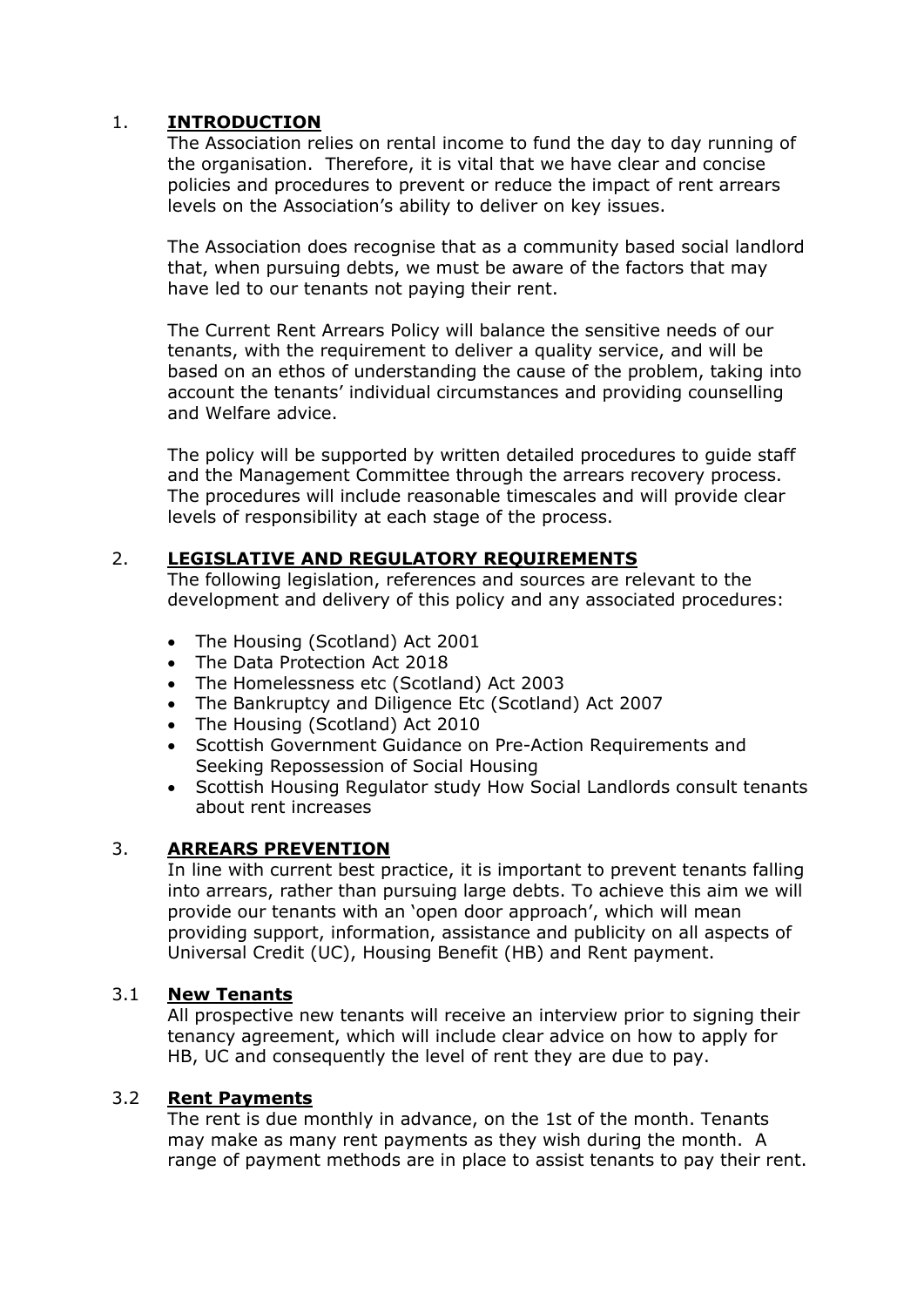# 3.3 **Benefit Advice, Debt Counselling, Income Maximisation and Liaison**

Our records demonstrate that the greatest number of arrears cases occur when tenants undergo a change in their personal circumstances and this often affects any benefit they receive to assist with rent payments such as Housing Benefit or Universal Credit.

Our preventative strategy includes the provision of benefit advice, debt counselling, information on income maximisation and liaison with other agencies. Any tenant who falls into arrears will be offered a welfare interview to help support them to maintain their tenancy.

# 3.4 **Housing Benefit/Universal Credit**

HB/UC plays a crucial role in the prevention of rent arrears occurring. As the system has become increasingly complex to administer via Glasgow City Council and Department for Work and Pensions, communication links with both agencies is vital. The Association has a range of procedures in place to assist tenants to receive the required support.

The Association will assist tenants in completing both Universal Credit application forms and a change of circumstances form for Housing Benefit when required.

The Association will work with tenants to manage their UC journal which will include completing a consent to share form so the Association can hold log in details to the tenants UC journal. The Association will also provide access to a computer if a tenant needs to check their UC journal or complete job searches.

# 3.5 **Annual Review/Major Changes**

MHA will publicise any new regulations or changes that may affect our tenants (e.g. mail shots, newsletters etc). MHA will assist tenants to submit any required changes to Revenue and Benefits or the Department of Work and Pensions when required.

# 4. **ARREARS IDENTIFICATION**

It is essential that MHA recognise any potential arrears cases as soon as possible. Staff have access to the Glasgow City Council portal which identifies all cases where HB is no longer being awarded. This allows us to contact our tenant as early as possible and advise them of the decision and make arrangements for them to pay their rent.

# 5. **ARREARS PROCEDURE**

The Association's first objective is to encourage tenants to maintain clear rent accounts and to repay arrears as soon as possible, without causing undue hardship. However, we must recognise that in many cases rent arrears can be a symptom of multiple debt problems; therefore we must have a formalised procedure to manage the repayment of arrears. All contact with tenants will be recorded via our IT system, and decisions will be confirmed in writing to the tenant.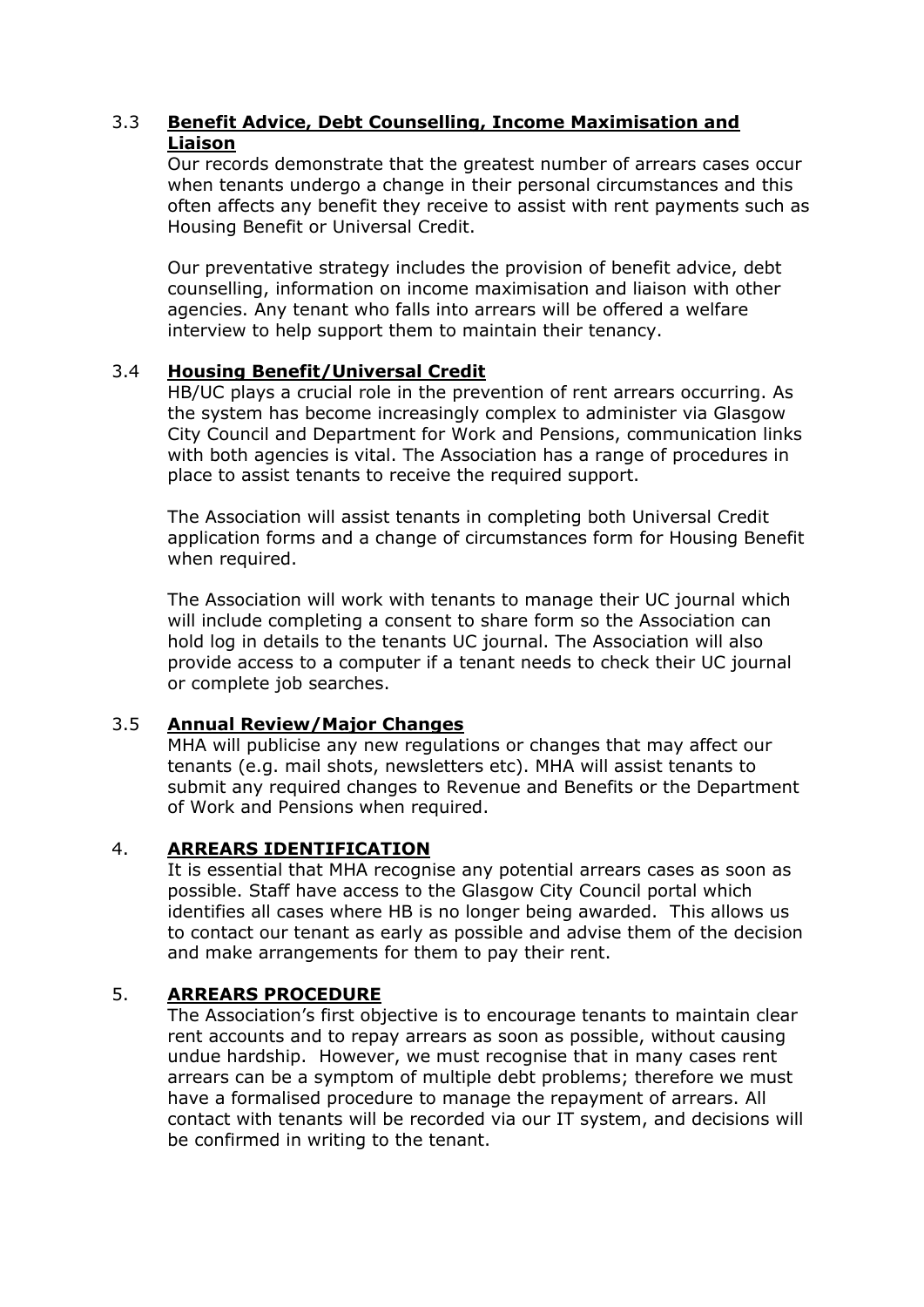Early identification of arrears is essential; the following procedures will underpin the arrears recovery process:

- All rent payments will be credited to accounts on the day of receipt
- Rent accounts will be monitored weekly/monthly to identify trends
- Any broken repayment arrangements will result in contact being made with tenant (contact to be face to face wherever possible, to reinforces payment culture) further action will be determined by frequency of missed payments and level of arrears.
- Any tenant who has yet to make a payment during the month will receive a courtesy call from a staff member towards the end of the month to remind that payment is due

# 5.1 **Face to Face Contact**

Direct contact with tenants is often the most effective way of resolving a situation and reaching a realistic repayment arrangement. Direct contact will be sought with all tenants. This is especially important if the tenant is elderly or vulnerable.

# 5.2 **Frequent contact with tenants**

Staff will endeavour to obtain mobile numbers, landline, text, email contact details etc and update the I.T system.

### 5.3 **Clear and accurate record keeping**

It is essential that clear and accurate records are kept of all actions taken to recover arrears. It is therefore the responsibility of all staff to ensure all records are up to date and accurately filed and that all actions are recorded on the IT system.

#### 5.4 **New Arrears**

At the end of each month, the Housing Officer will identify any new arrears cases.

When a new arrear occurs the officer will contact the relevant tenant to ascertain the cause, there are many reasons that may produce a new arrear (e.g. a tenant has not made any payment

or have paid late or their HB/UC has been cancelled). In the first instance the Housing Officer will determine the cause of the arrear. If it is possible a suitable repayment arrangement will be made. All arrangement will be based on the tenants' realistic ability to pay. When discussing arrears, staff will endeavour to establish a picture of income and expenditure and will arrange an appointment with our Income Maximisation officer to provide welfare advice. In all cases the repayment will be set in conjunction with the tenant to ensure no undue hardship.

If the arrear has been caused by circumstances outwith the control of the tenant, (such as an error by HB or DWP) the Association via the Income maximisation officer will help assist the tenant in resolving the issue and consequently minimise any possible arrears.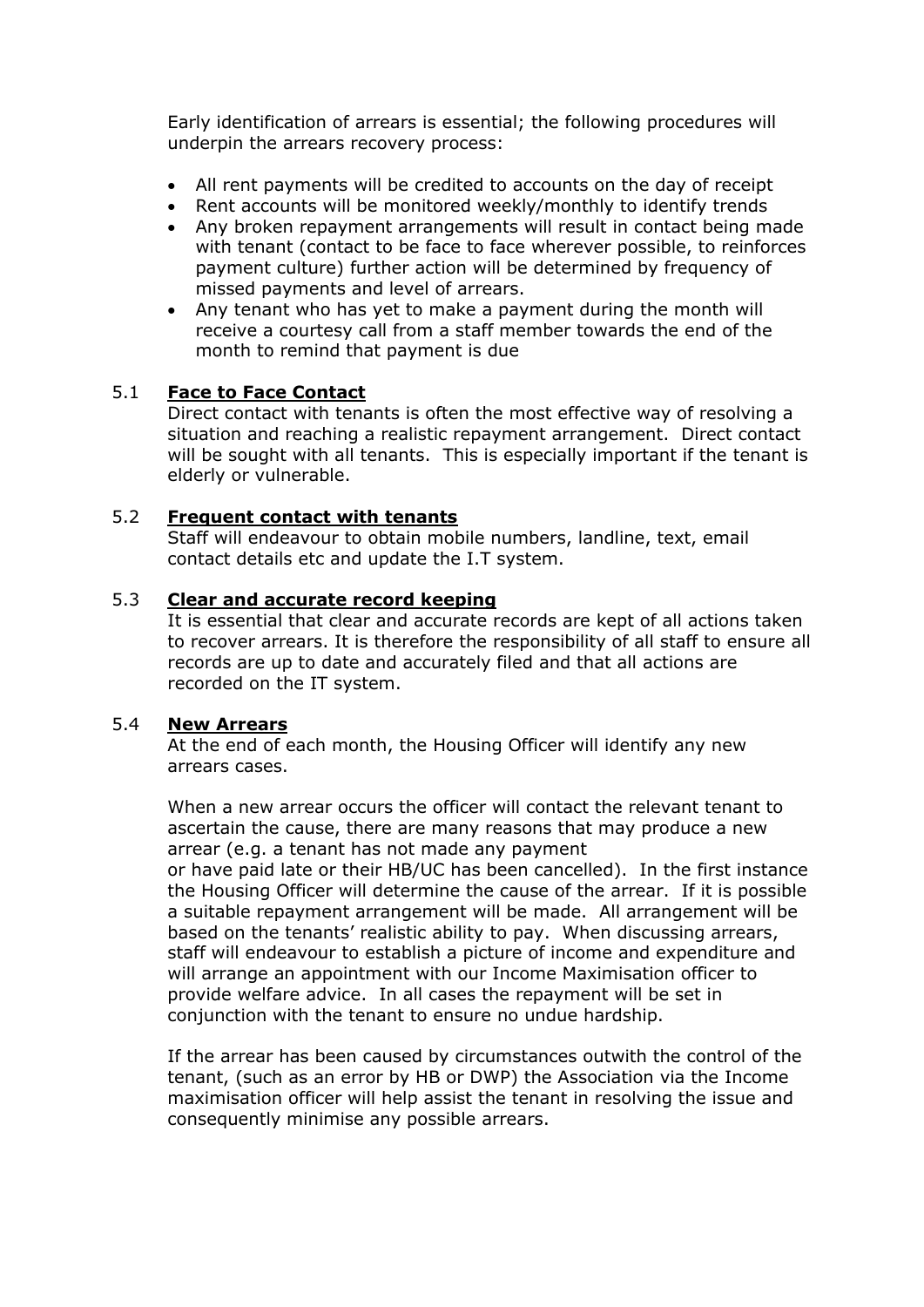### 5.5 **Long Term Arrears**

Long Term Arrears are tenants rent accounts whose outstanding balance ranges are in arrears up to three month's full rent charge.

These cases will be monitored in a similar manner to new arrears cases. After the end of month, staff will monitor all long-term arrears cases to ensure they are maintaining repayment arrangements. If the arrangement is being maintained and the balance is decreasing no further action will be taken.

However, if payments have been missed the tenant will be contacted and requested to call into the office to discuss the matter. During this interview the tenant will be informed of their monthly rent and the balance outstanding, additionally we will enquire why they have been unable to maintain an arrangement previously agreed by both parties.

When this has been established, staff will use their discretion regarding a tenant's inability or unwillingness to pay their rent. The decision will be based on their previous arrears history and present circumstances. This will determine any follow up action, which may include:

1. Warning as to their future conduct and request that they make up the missed payment.

2 The issue of a Notice of Proceedings for Recovery of Possession. (NOP).

3. Case being escalated which could result in court action against the tenancy.

#### 5.6 **High Arrears**

Any tenant over three full months rent in arrears will be classified as a High Arrears Case. Due to the seriousness of these cases they will be administered by the Housing Services Officer.

These cases will be treated similarly to Long Term Arrears. If the outstanding balance is decreasing each month no action will be taken. However, when arrears have reached this level and the tenant is unwilling to maintain a repayment arrangement the Association will inevitably have to take a harder line, which is likely to take the form of Court Action.

#### 6. **LEGAL ACTION**

The decision to take Legal Action for recovery of possession due for nonpayment of rent is not taken lightly and is a costly action for the association, and is considered as a last resort.

However, we do recognise, where a tenant has demonstrated an unwillingness to pay their rent, the Association has an obligation to use all its powers to recover the debt.

Delegated authority is given to the Housing Services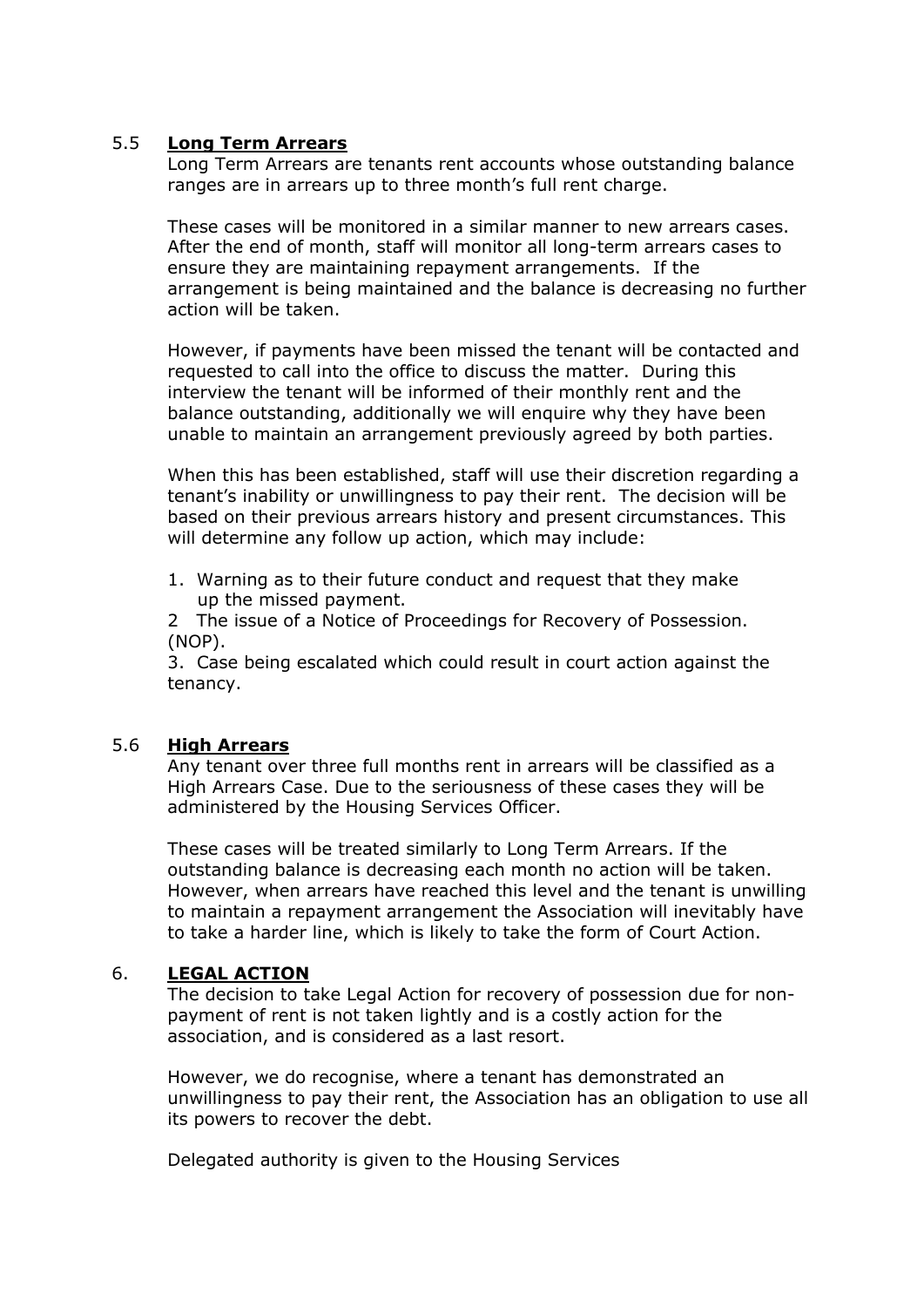Officer. This decision will only be taken after the Housing Services Officer has verified that the tenant has been given every opportunity to repay the arrears and has shown a total disregard for their responsibilities.

Once the decision to take court action has been taken, the Housing Services Officer must ensure the correct procedure is followed.

New legislation allows non-tenants to be heard in court at a recovery action. The act gives all non-tenants over the age of 16 years old (qualifying occupiers) living in the household the right to receive notice of court proceedings. We must ensure our records are kept up to date as is practical.

With the emphasis now on reasonableness it is crucial that our representatives in court (solicitor) are properly briefed with the most up to date information regarding the level of arrears, repayment proposal and the tenant's general circumstances. These are all issues that will be considered by the sheriff.

At all times during the court action we will consider continuing or sisting the action if the tenant is able to clear or make a substantial payment towards the arrears and help sustain their tenancy.

In the case of an eviction, the Association's Solicitor will contact the Social Services and the local Homeless Casework Team of Glasgow City Council.

#### 7. **PERFORMANCE MONITORING**

Details of the current rent arrears are anonymised andwill be provided as part of the total rent arrears report to the Services Committee on a monthly basis. This information will be monitored to ascertain any trends or patterns and the Service Committee will be informed of results of any internal/external audit and benchmarking exercises.

#### 8. **CONFIDENTIALITY**

All matters relating to arrears will be kept in the strictest confidence by Committee Members and Staff. Any apparent breach will be dealt with in accordance with the Code of Conduct.

#### 9. **LIAISON WITH OTHER AGENCIES**

MHA will endeavour to foster a good working relationship with other agencies (e.g. Glasgow City Council, DWP, Social Work etc) to provide tenants with the required support.

#### 10. **TRAINING**

Both Staff and Committee Members will receive the required training to cope with the demands of dealing with multiple debts and rent arrears. The role of the Income Maximisation Officer will be to ensure that the association is up to date and aware of any new changes in regulation or Welfare issues.